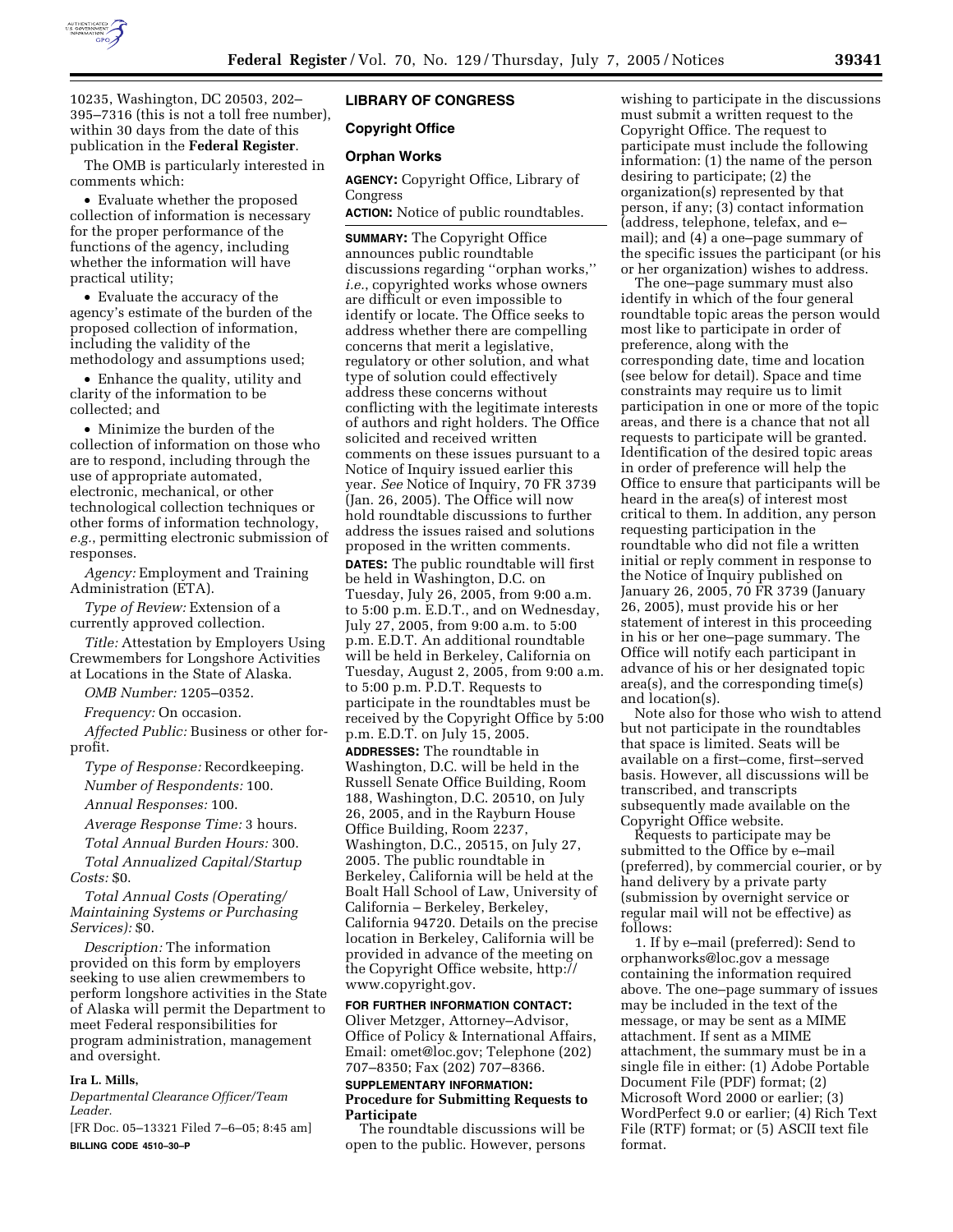2. If by commercial, non–government courier or messenger: Address to Jule L. Sigall, Associate Register for Policy & International Affairs, U.S. Copyright Office, Room LM–403, James Madison Memorial Building, 101 Independence Avenue, SE, Washington, DC 20559– 6000, and deliver to the Congressional Courier Acceptance Site (CCAS), 2nd and D Streets, NE, Washington, DC between 8:30 a.m. and 4:00 p.m., a cover letter with the information required above, and include three copies of the one–page summary of issues. (Note: the Copyright Office will consider the date of receipt at CCAS as the date of receipt in the Copyright Office.)

3. If by hand delivery by a private party: Address to Jule L. Sigall, Associate Register for Policy & International Affairs, U.S. Copyright Office, James Madison Memorial Building, Room LM–401, 101 Independence Avenue, SE, Washington, DC 20559–6000, and deliver to Room LM–401 of the James Madison Memorial Building, a cover letter with the information required above, and include three copies of the one–page summary of issues.

#### **Background**

On January 26, 2005, the Copyright Office published a Notice of Inquiry in the Federal Register, 70 FR 3739 (Jan. 26, 2005), announcing its study of issues surrounding ''orphan works,'' *i.e.*, copyrighted works whose owners are difficult or even impossible to identify or locate. The study is a response to concerns that difficulty in identifying and/or locating copyright owners can create difficulties in obtaining permission for subsequent creators and users to use works in socially productive ways, such as by incorporating these works in new creative efforts, or by making them available to the public. Specifically the Office seeks to address whether the problems identified in the comments merit a solution, and what type of solution could effectively address these problems without conflicting with the legitimate interests of authors and right holders.

The original Notice of Inquiry invited the public to submit written comments. Initial Comments were first submitted to the Office during a 60–day period following issuance of the Notice of Inquiry. Reply Comments were then submitted during an additional 45–day period. The Office received approximately 850 unique comments during these periods, all of which have been posted on the Copyright Office website (http://www.copyright.gov/ orphan).

The Copyright Office has reviewed the Initial and Reply Comments and seeks further information and discussion on several issues raised by the Notice and this study. To help guide the discussion, the following Provisional Agenda will be followed in both the Washington, DC and Berkeley, CA roundtables:

### *Topic 1: Identification of Orphan Works*

Washington, DC: Tuesday, July 26, morning session

Berkeley, CA: Tuesday, August 2, morning session

The Notice of Inquiry invited comments on how the term ''orphan work'' should be defined, or how orphan works might be designated. It suggested two general approaches: (1) an ''ad hoc'' or case–by–case approach, setting forth basic parameters of what might constitute a sufficient search under the circumstances; and (2) a formal approach incorporating a registry or registries in various forms and with various effects. The Notice of Inquiry also invited comment on other threshold issues, such as whether certain works should be categorically excluded from designation as ''orphan works'' because of age, publication status, etc. While many comments addressed these issues in detail, the Copyright Office seeks further discussion on the following issues within this general area of concern:

a. The ''due diligence''/''reasonable efforts'' search approach and standard.

b. The role of registries of copyright ownership information and/or uses of purported orphan works.

c. Inclusion or exclusion of unpublished works.

d. Other threshold requirements, such as age of works, types of works, types of users, types of uses.

*Topic 2: Consequences of an ''Orphan Works'' Designation*

Washington, DC: Tuesday, July 26, afternoon session

Berkeley, CA: Tuesday, August 2, afternoon session

Assuming that a work is identified or designated as an orphan work, a wide range of legal consequences may potentially result. The Notice of Inquiry summarized some of these consequences, while others were suggested and addressed in the written comments. These consequences vary in nature and degree, from limitations on the remedies available to a reappearing owner, to the payment of a mandatory fee by the user in a variety of forms, to a statutory exemption explicitly authorizing various uses, to termination of all rights in the work through entry

into the public domain. The Copyright Office seeks further information on the following issues within this topic area:

a. The ''limitations on remedies'' approach.

b. The exemption and public domain approaches.

c. Payment of fees or escrow by the user.

d. Other conditions/obligations on the user (e.g. time limits, notice, registration).

e. Reliance (or ''piggybacking'') on previous searches by subsequent users.

*Topic 3: Reclaiming Orphan Works*

Washington, DC: Wednesday, July 27, morning session

Berkeley, CA: Tuesday, August 2, afternoon session

Once a work has been designated an orphan work, resulting in any of a number of potential legal consequences, a formerly unidentified or missing copyright owner may reappear and attempt to assert rights in the work. This assertion of rights might occur during any number of stages in the process of exploiting of the work, and after a user may have incurred costs in reliance on the continuing unavailability of the original owner. The assertion of rights may also occur in a variety of forms, from informal communication between the original owner and user, to formal litigation over rights in the work. The Copyright Office seeks further discussion of the following issues within this topic area:

a. The consequences of owner reappearance for uses in the process of being prepared for exploitation (whether derivative uses or other uses in preparation), and for ongoing exploitations.

b. The burden of proof in litigation, on issues such as the reasonableness of a user's search.

c. Statutory damages and attorneys fees.

d. Rights in derivative works based on an orphan work.

#### *Topic 4: International Issues*

Washington, DC: Wednesday, July 27, afternoon session

Berkeley, CA: Tuesday, August 2, afternoon session

The Notice of Inquiry specifically asked how any proposed solution to orphan works problems might be reconciled with existing international obligations regarding copyright. These obligations include the prohibition against formalities in the Berne Convention, as well as limitations on the nature of exceptions imposed by the TRIPS Agreement. Several comments addressed these questions specifically,